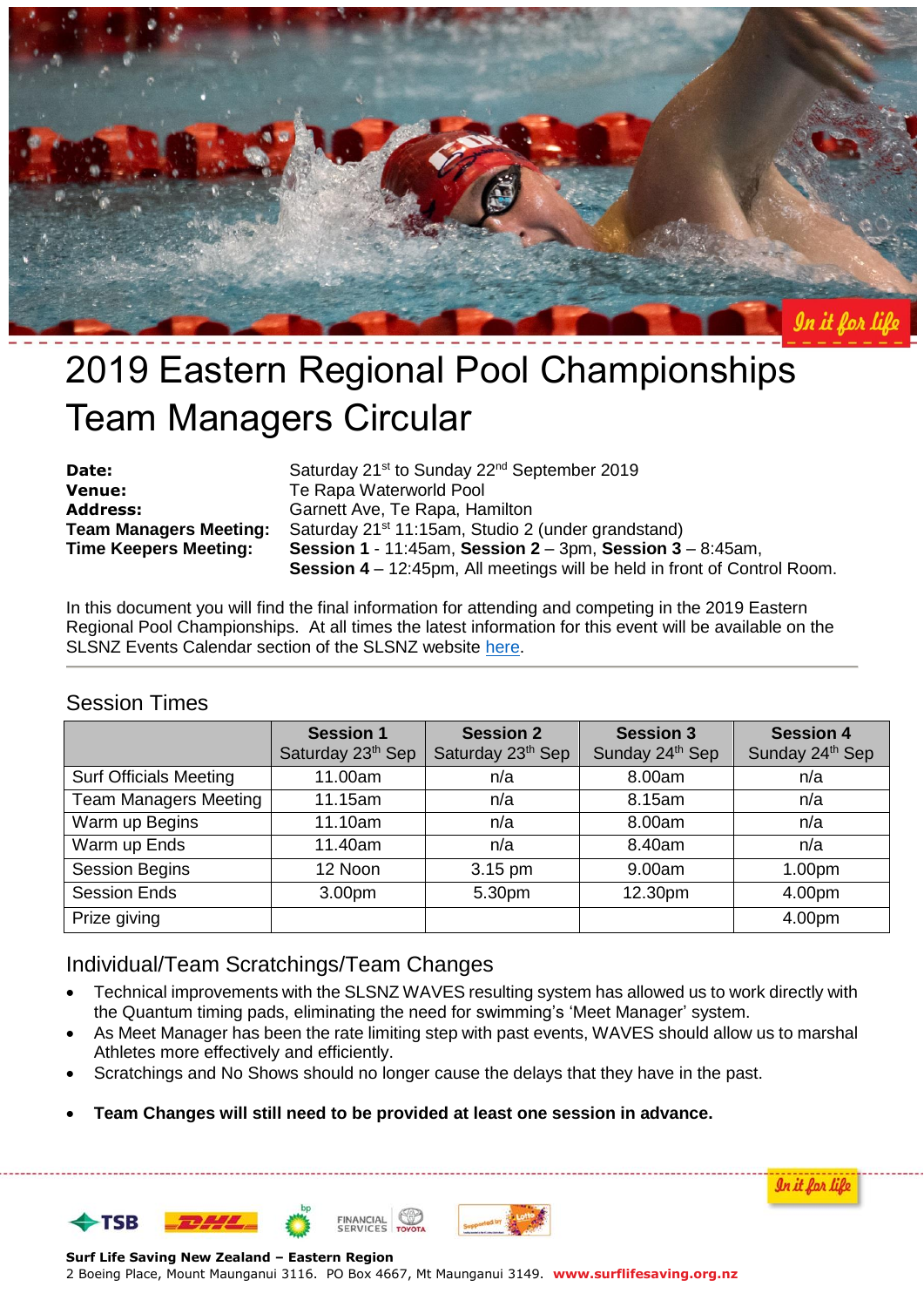# **Time Keepers**

We simply cannot run this event without time keepers and water crew. It is each clubs responsibility to ensure that they have their allocated timekeeper(s) in position at all times. Clubs are able to interchange these people during the session if they desire. Time keepers are required to attend the timekeepers meetings as scheduled below.

It is the clubs responsibility to ensure that their timekeepers are adequately looked after throughout the event. Please find below the schedule of time keepers and their allocated lanes. Thank you in advance for your assistance with supplying these people.

|                                 |                | <b>Session 1</b>             | <b>Session 2</b> | <b>Session 3</b> | <b>Session 4</b> |
|---------------------------------|----------------|------------------------------|------------------|------------------|------------------|
| <b>Time Keepers</b><br>Meeting: |                | 11:45am                      | 3:00pm           | 8:45am           | 12:45pm          |
|                                 |                | Session Times: 12pm - 3:00pm | 3:15pm - 5:30pm  | 9:00am - 12:30pm | 1:00pm - 4:30pm  |
|                                 |                | Whakatane                    | Whakatane        | Waihi Beach      | Waihi Beach      |
|                                 | 1              | Whangamata                   | Whangamata       | Whangamata       | Whangamata       |
|                                 | $\overline{2}$ | Whangamata                   | Whangamata       | Whangamata       | Whangamata       |
|                                 | $\mathbf{2}$   | Mt Maunganui                 | Mt Maunganui     | Mt Maunganui     | Mt Maunganui     |
|                                 | 3 <sup>1</sup> | Mt Maunganui                 | Mt Maunganui     | Mt Maunganui     | Mt Maunganui     |
|                                 | 3              | Mt Maunganui                 | Mt Maunganui     | Mt Maunganui     | Mt Maunganui     |
| ane Numbers                     | $\vert$        | Mt Maunganui                 | Mt Maunganui     | Mt Maunganui     | Mt Maunganui     |
|                                 | $\overline{4}$ | <b>Red Beach</b>             | <b>Red Beach</b> | Mt Maunganui     | Mt Maunganui     |
|                                 | 5 <sup>1</sup> | Omanu Beach                  | Omanu Beach      | Omanu Beach      | Omanu Beach      |
|                                 | 5              | Omanu Beach                  | Omanu Beach      | Omanu Beach      | Omanu Beach      |
|                                 | 6              | Omanu Beach                  | Omanu Beach      | Omanu Beach      | Omanu Beach      |
|                                 | 6              | Papamoa                      | Papamoa          | Omanu Beach      | Omanu Beach      |
|                                 | 7              | Papamoa                      | Papamoa          | Papamoa          | Papamoa          |
|                                 | 7              | East End                     | <b>East End</b>  | <b>East End</b>  | East End         |
|                                 | 8              | Orewa                        | Orewa            | Orewa            | Orewa            |
|                                 | 8              | Piha                         | Piha             | Piha             | Piha             |

# **Water Crew**

It is each clubs responsibility to ensure that they have their allocated water crew in position at all times. Clubs are able to interchange these people during the session if they desire.

Water Crew must have togs (wetsuits), goggles and fins. It is the clubs responsibility to ensure that their water crew are adequately hydrated throughout the event. Please find below the schedule of water crew. Thank you in advance for your assistance with supplying these people.

|   | <b>Session 1</b>             | <b>Session 2</b>   | <b>Session 3</b>                 | <b>Session 4</b> |
|---|------------------------------|--------------------|----------------------------------|------------------|
|   | Session Times: 12pm - 3:00pm |                    | 3:15pm - 5:30pm 9:00am - 12:30pm | 12:45pm - 4:30pm |
|   | Mt Maunganui                 | Mt Maunganui       | Mt Maunganui                     | Mt Maunganui     |
| 2 | Papamoa                      | Mt Maunganui       | Mt Maunganui                     | Mt Maunganui     |
| 3 | East End                     | <b>Omanu Beach</b> | Omanu Beach                      | Omanu Beach      |
| 4 |                              | Omanu Beach        | Omanu Beach                      | Omanu Beach      |
| 5 |                              | Whangamata         | Whangamata                       | Whangamata       |
| 6 |                              | Whakatane          | <b>Red Beach</b>                 | Waihi            |
| 7 |                              | Orewa              | Piha                             | Papamoa          |
| 8 |                              | Mairangi Bay       | East End                         |                  |